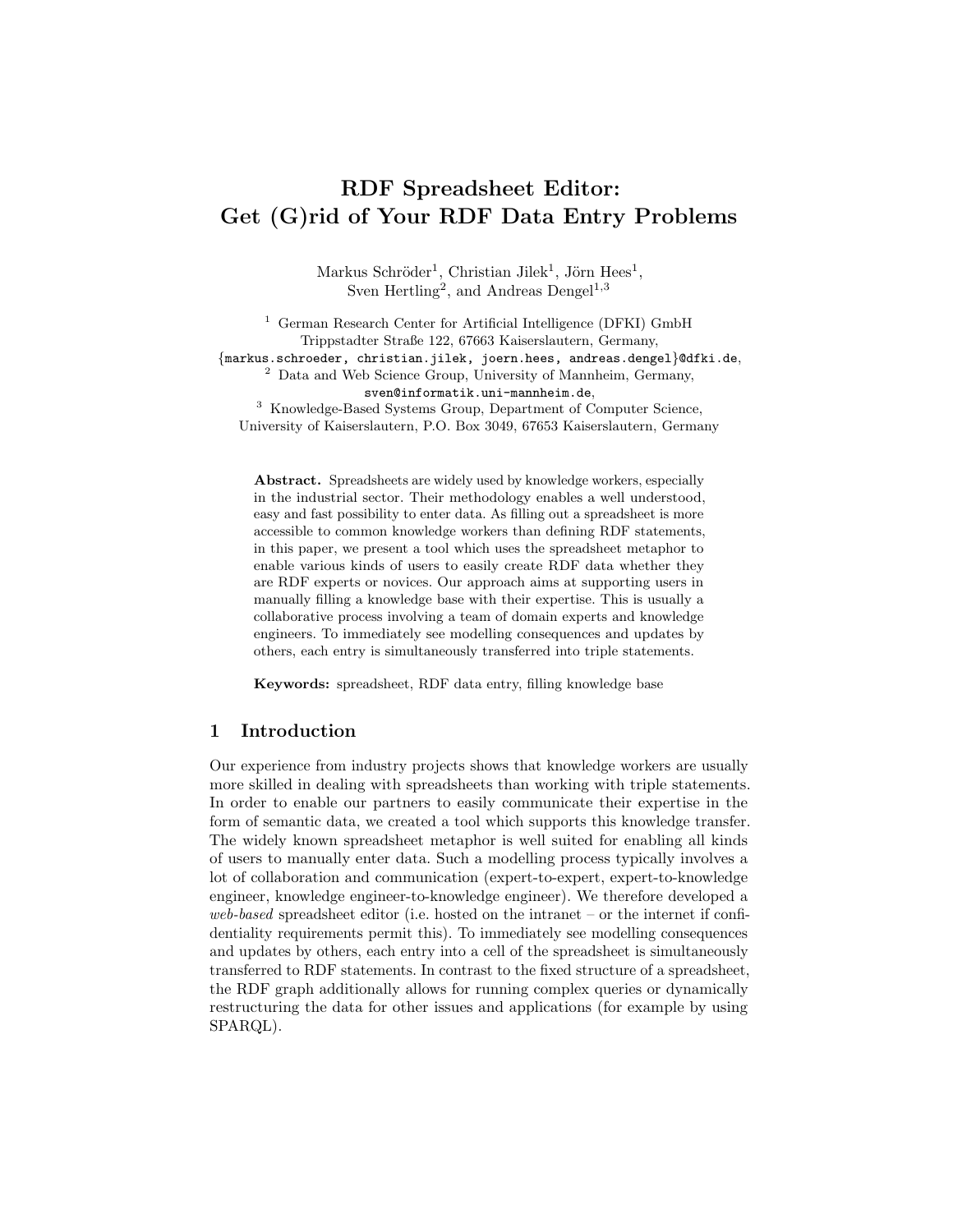# 2 Related Work

Converting spreadsheets to RDF is not a novel idea, several approaches have been presented in the past. For most of them the user has to provide a mapping of how to transfer the spreadsheet data to RDF (e.g. RDF123 [\[2\]](#page-3-0)), but the mappings needed for transformation are rather hard to define for inexperienced users. Some other approaches like  $\text{Any}23^4$  $\text{Any}23^4$  also support semi- or fully automated conversions without the necessity of defining a mapping. However, the transformation steps are designed as a batch process and are not done simultaneously. Because of these facts, it is not easy to create RDF data with them, especially when working collaboratively or if non-experts are involved.

In contrast to taking filled spreadsheets as an input and converting them, the following approaches focus on supporting the user in entering and working with RDF data. Pohl [\[3\]](#page-3-1) published rdfedit, a web-based tool to create RDF data. It could also be used by Semantic Web laymen using a subject-predicate-object table and the discontinued search engine Sindice. RDForms<sup>[5](#page-1-1)</sup> enables users to enter data in forms, which are simultaneously transferred to RDF triples. Nevertheless, these forms have be defined in advance for each use case. Tripcel [\[1\]](#page-3-2) also uses the spreadsheet metaphor to read and process RDF data. The author created an expression language which allows for defining RDF terms in a sheet to call functions on them.

Unlike our tool they still require considerable RDF knowledge in order to be used or configured. None of them uses the spreadsheet metaphor in a way that enables a fast data entry as we do. Note that our application primarily focuses on providing a convenient way – especially for non-experts – to create instance data. It thus allows for an easy manual RDF data ramp-up, a task none of the existing editors seems to be appropriate for. Although it allows for ontology modelling to some extend, it is not intended to compete with full-fledged ontology editors like the widely known Protégé<sup>[6](#page-1-2)</sup>. Additionally, the emerging knowledge graph should be maintained using dedicated applications.

# 3 RDF Spreadsheet Editor

Our approach is a web-based spreadsheet editor, that simultaneously transfers spreadsheet inputs to RDF statements and also adds them to a knowledge base. In this process we use a simple and fixed *class per sheet* and *entity per row* mapping similar to  $\text{csv2rdf}^7$  $\text{csv2rdf}^7$  (which will be explained in the following). The main features are creating and manipulating RDF classes, properties, instances and assertions. Instead of providing a full-featured ontology editor, we primarily focus on creating instance data (ABox). Our tool supports the user by automatically inferring and creating domain and range statements as well as auto completion of resource labels, for example.

<span id="page-1-0"></span> $^4$  <https://any23.apache.org>

<span id="page-1-1"></span> $^5$  <http://rdforms.org>

<span id="page-1-2"></span> $^6$  <http://protege.stanford.edu>

<span id="page-1-3"></span><sup>7</sup> <https://www.w3.org/TR/csv2rdf/>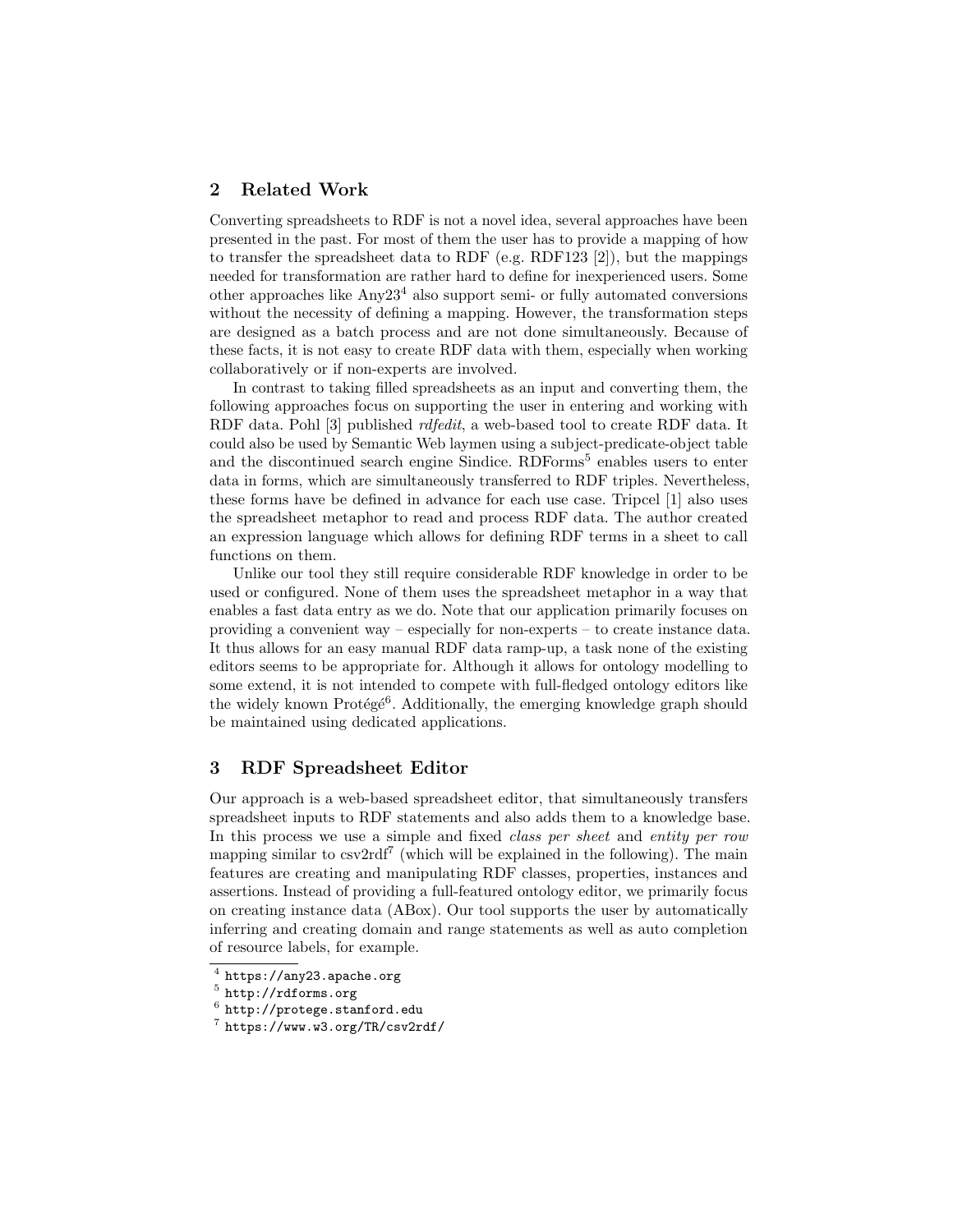For a first impression we kindly refer the reader to this project's website<sup>[8](#page-2-0)</sup>, which presents an online demo as well as a video. In the following we describe the main features of the system in more detail.

Using the administration page (Figure [1a\)](#page-2-1) an expert can create and delete knowledge bases (KBs). The query button opens a new page to write SPARQL queries against the KB. Common vocabularies (like FOAF) can simply be added in order to reuse their classes and properties. Knowledge bases may contain one or more workbooks, which again contain the actual spreadsheets. A workbook's page link can be shared among members of a team in order to work collaboratively. The KBs can be imported and exported using typical triple data formats, whereas workbooks can be downloaded as (annotated) Excel files or JSON.

<span id="page-2-1"></span>

| Name of Knowledge Base                                                     | New Knowledge Base +                  | Name of New Sheet                 |            |                  |           | New Sheet + |
|----------------------------------------------------------------------------|---------------------------------------|-----------------------------------|------------|------------------|-----------|-------------|
| <b>■</b> Conferences<br>9<br>2 Classes 0 Props 0 Insts                     |                                       | <br>Movies<br>******************* | Projectors |                  |           |             |
| Q Query<br>± Download -<br>Add Vocabulary for Autocompletion -<br>1 Upload |                                       |                                   | year       | topic            | trailer   |             |
|                                                                            |                                       | Predestination                    |            | 2014 time travel |           |             |
| Workbooks<br>New Workbook +                                                |                                       | <b>Atomic Blond</b>               | 2017       |                  | D8FPm4Qs4 |             |
| <b>Na</b> xbVsDn                                                           | 0 Sheets 0 1 1                        | <b>Alien Covena</b>               |            | $2017$ aliens    |           |             |
| <b>In WuUtz</b>                                                            | 3 Sheets 1 1 1                        |                                   |            |                  |           |             |
| <b>li</b> vabQXh                                                           | o Sheets 0.1 <b>m</b>                 |                                   |            |                  |           |             |
|                                                                            |                                       |                                   |            |                  |           |             |
| <b>■</b> Movies                                                            | 2 Classes   6 Props   5 Insts   全   前 | Explain the concept Movies        |            |                  |           |             |

(a) Administration page to organize knowledge bases and workbooks

(b) Workbook page containing sheets where entries are transferred to RDF statements simultaneously

#### Fig. 1: Main pages of the RDF Spreadsheet Editor

By using the spreadsheet metaphor we enable users to work with semantic data in a familiar way. Figure [1b](#page-2-1) shows the workbook page where users create sheets and enter data. In general, for each new resource a random UUID is generated and serves as its URI while the user input serves as its label. Using a text area below, a comment for each focused resource can be stated, which is then presented when mouse hovering it. Adding a sheet creates a new RDFS class. The row header is used to create resources which are instances of the class. Entering a column header generates a new property having the sheet's class as its domain. A cell instantiates a new resource and links it to the one of the row header using the property given in the column header. This results in a triple statement. Forcing the application to create a literal instead of a resource is done by prepending a single quotation mark as known from common spreadsheet tools. There is also an auto completion feature which operates on the resources' literals to encourage their reuse. Once defined, resources can be used several times within one or among different sheets. Users can thereby link instances (ABox) resulting in a more interconnected RDF graph. To explicitly refer to an existing resource, users have two possibilities: using the previously introduced auto completion feature, which shows a list of suggestions while typing or copy & pasting a resource from one cell to another.

<span id="page-2-0"></span> $^8$  <http://www.dfki.uni-kl.de/~mschroeder/demo/rdf-spreadsheet-editor>